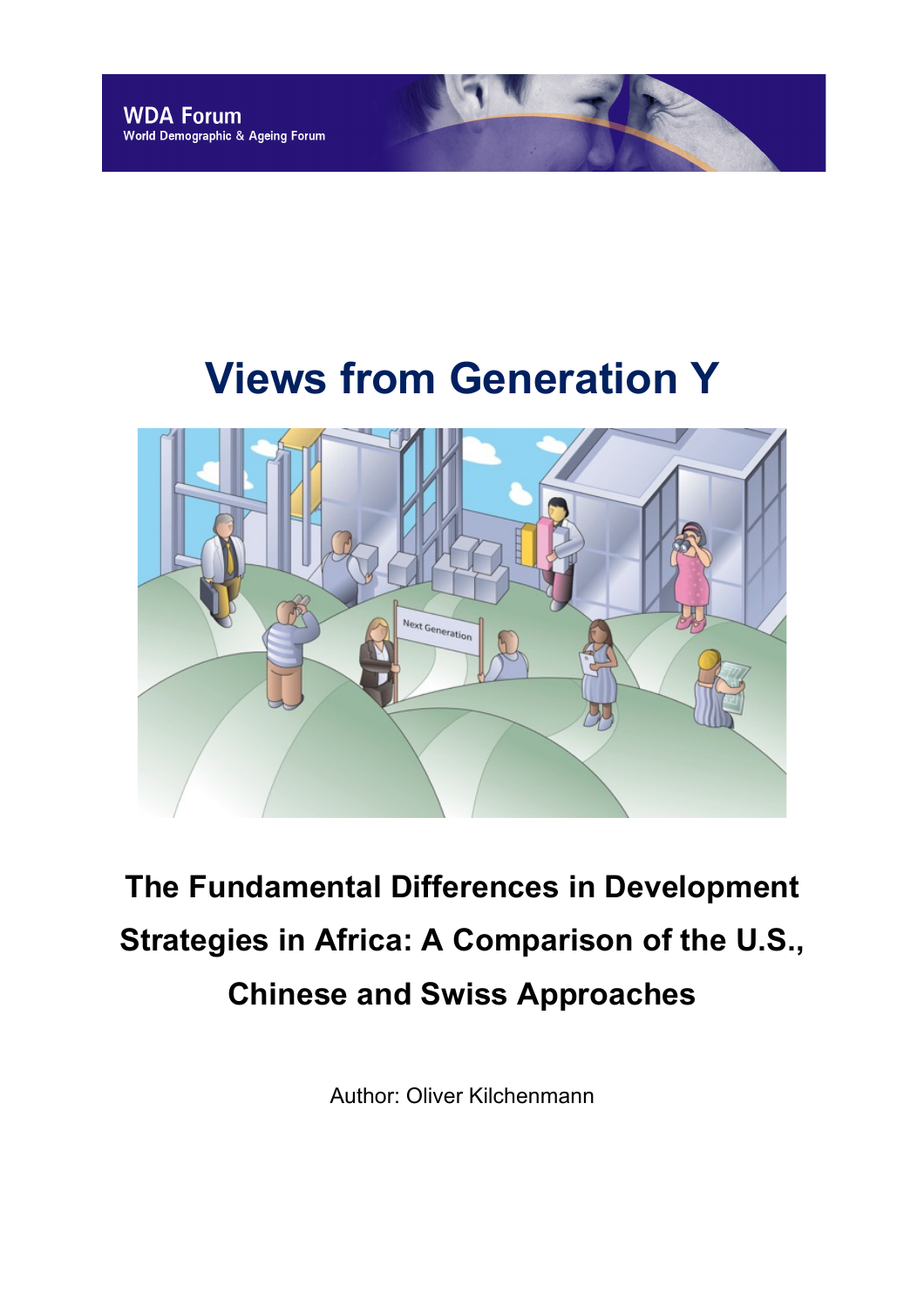# **The Fundamental Differences in Development Strategies in Africa: A Comparison of the U.S., Chinese and Swiss Approaches**

### **Introduction**

Out of the two billion people who may be added to our planet between 2019 and 2050, 1.05 billion will be in the countries of Sub-Saharan Africa (SSA). Per the United Nations (UN) projections, the SSA population will more than triple, from 1.06 billion people in 2019 to an astonishing 3.78 billion in 2100 (United Nations, 2019, p. 6). The most important challenges accompanying such a population growth will be providing proper schooling and health care as well as ensuring education and employment opportunities. Taking the reduction in fertility in the SSA region into account, the working-age population is growing faster than other age groups, which is known as "demographic dividend". However, according to the World Bank (2018), 90% of human beings that suffer from extreme poverty will be living in SSA by the year 2030.

The African market offers some of the greatest opportunities in the developing world. The very high rates of economic growth and an expanding middle class offer significant business opportunities (CSIS, 2019, p.1). However, there are some very serious challenges that hinder its successful development, which can be identified from the PESTEL analysis; poor infrastructure, difficult regulatory environments, bad legal environments, political instability and a lack of security are only a few of those challenges.

This brief overview gives an insight into the different development strategies in Africa that are pursued by the United States, China and Switzerland.

#### **The birth of development aid and the U.S. development strategy in SSA**

The inaugural speech of the re-elected U.S. President Harry S. Truman in 1949 is considered the birth of official development assistance. He called for the USA to support underdeveloped countries with financial and technical aid to fight poverty (Schweizerische Eidgenossenschaft, 2019, p. 5).

After the Cold War period, when the competition for the future allegiance of SSA countries ended, the United States withdrew from SSA and distanced itself from the region. However, the beginning of the  $21<sup>st</sup>$  century has seen a significant turnaround in U.S. policy. The new U.S. view of SSA was driven by material interests and geopolitical and security considerations (Ryan, 2019, pp. 1–2).

The U.S. is the largest donor of official development assistance (ODA). However, it does not meet the UN goal of giving 0.7% of its gross national income (GNI).



*Graph 1: U.S. official development assistance (OECD, 2018)*

Since the beginning of the  $21<sup>st</sup>$  century the U.S. has had a very strong presence in terms of development programs and foreign aid in SSA. Roughly one third (USD 11.5 billion) of the ODA given by the U.S. in 2017 flows into SSA countries. In fact, of the top ten recipients of ODA, six are in Africa (CSIS, 2019, p. 8). Below are listed some of the major U.S. initiatives in SSA since the 2000s (CSIS, 2019, p. 9–11):

- The African Growth and Opportunity Act (AGOA) grants SSA countries with a significant degree of duty-free access to U.S. markets.
- President George W. Bush's Emergency Plan for AIDS Relief (PEPFAR) supports HIV testing services and assists in training healthcare workers to deliver HIV treatment and other health services.
- The Millennium Challenge Corporation (MCC) is an agency that competitively selects partner countries based on 17 different indicators to fund projects that are driven by those partner countries.
- The Power Africa initiative was launched with the goal of adding more than 30,000 megawatts of efficient electricity generation capacity and building new home and business connections.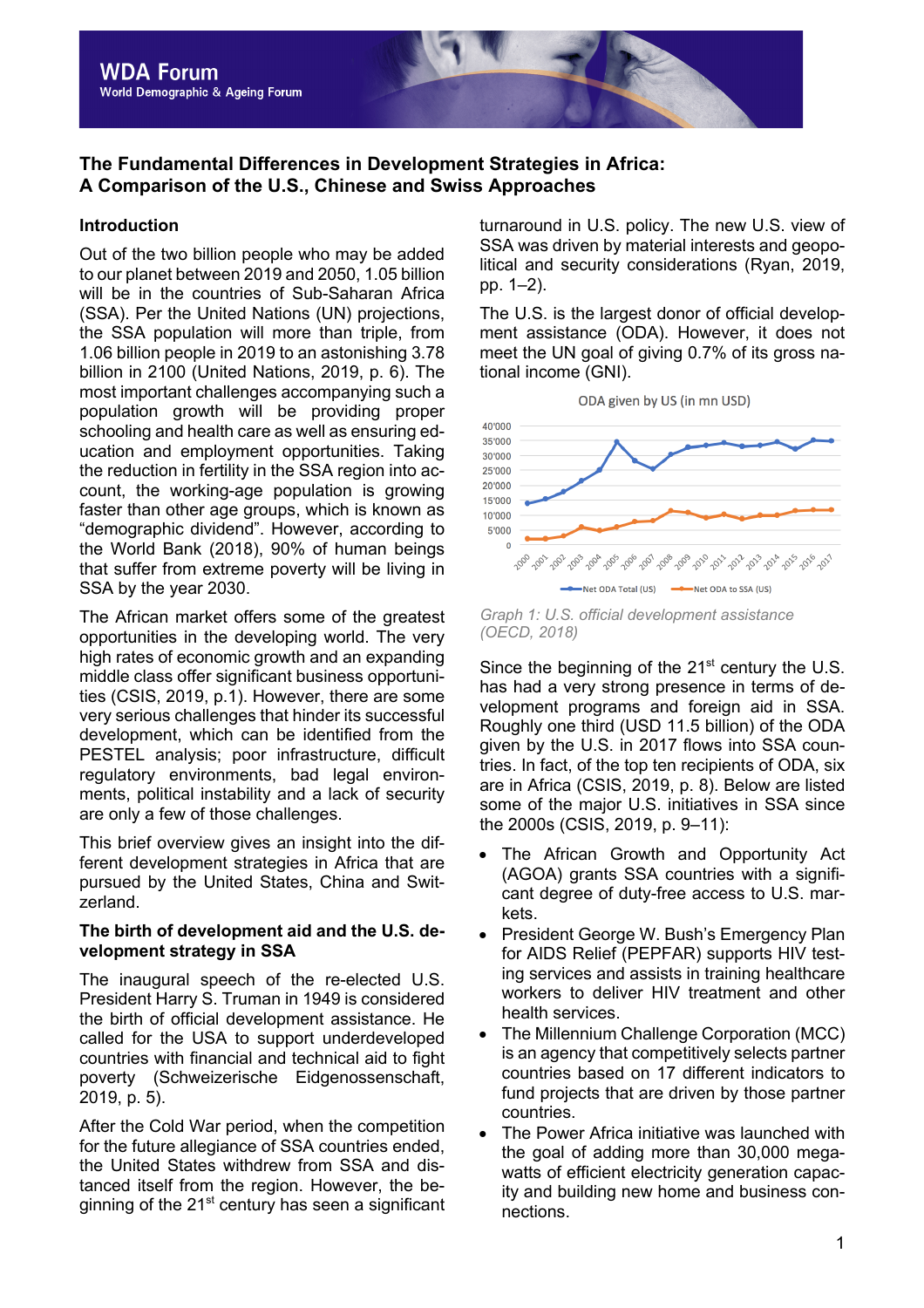#### **U.S. Africa policy under the Trump administration**

The four goals of the Joint Strategy Plan of the United States Agency for International Development (USAID) for 2018–2022 mainly focus on security policy and the economic interests of the U.S. abroad (Konrad Adenauer Stiftung, 2019, p. 3):

- Protect America's security at home and abroad;
- Renew America's competitive advantage for sustained economic growth and job creation;
- Promote American leadership through balanced engagement;
- Ensure effectiveness and accountability to the American taxpayer.

Accordingly, the recently launched "Prosper Africa" initiative will support open markets for American businesses, grow Africa's middle class, promote youth employment opportunities and improve the overall business climate. Furthermore, it will support efforts to counter threats to American and African security. The initiative also focuses on striving for stability, which includes the promotion for democratic ideals, supporting fiscal transparency and undertaking economic reforms (The White House, 2018).

The "Prosper Africa" initiative clearly focuses on boosting trade and investment between the U.S. and Africa. Consequently, the U.S. tries to benefit from Africa's strong economic growth. With six of the ten fastest growing economies in the world and one billion consumers, Africa plays a crucial role in the global economy (Prosper Africa, 2019).



*Graph 2: U.S. trade balance with SSA (Census, 2019)*

The graph above shows the imports and exports as well as the negative trade balance between the U.S. and SSA. The imports fluctuate over time and have dramatically decreased since the all-time high in 2008. This sharp decline occurred due to the tremendous cut in crude oil imports from Nigeria and Angola (USITC Executive Briefing on Trade, 2015, p. 1). In 2017 the U.S. exports to the SSA only accounted for 1.2% of all U.S. exports. This very low trading volume shows the huge potential of the SSA markets – with its emerging middle class – is still largely untapped.

#### **BUILD Act – Is the new U.S. Africa strategy only about China?**

"China uses bribes, opaque agreements, and the strategic use of debt to hold states in Africa captive to Beijing's wishes and demands." (John R. Bolton, 2018)

China has surpassed the U.S. as a trading partner since 2009 and its two-way trade with Africa is approximately three times that of the U.S. Additionally, the Chinese foreign direct investment (FDI) flows were over ten times higher than the U.S. ones in 2017 (CSIS, 2019, p. 6). Through the Prosper Africa initiative the U.S. presents a compelling alternative to rivals like China.

The newly passed Build Act (Better Utilization of Investment Leading to Development Act), which creates a USD 60 billion agency, is a clear response to China's growing influence. The Build Act created the legal foundation for a new U.S. agency, the International Development Finance Corporation (USIDFC). By attracting private investment, the agency will leverage U.S. assistance to support developing countries in moving from non-market to market economies (CSIS, 2018). The agency can make loans and acquire equity stakes in entities as a minority investor (CSIS, 2018). Contrasted with China, the USIDFC offers something clearly different. China does not support any lending to small and medium-sized enterprises and only invests in large infrastructure projects (CSIS, 2018).

### **The Chinese development strategy**

When the Communist Party came into power in the mainland in 1949, the UN did not at first recognize the People's Republic of China as a sovereign state. Instead, China's seat on the UN Security Council was held by Taiwan. In 1971 UN member states voted to return the seat to China. During that time 26 of 76 votes came from African nations and by the 1990s, approximately 90% of African countries recognized the People's Republic of China. Those relations provided the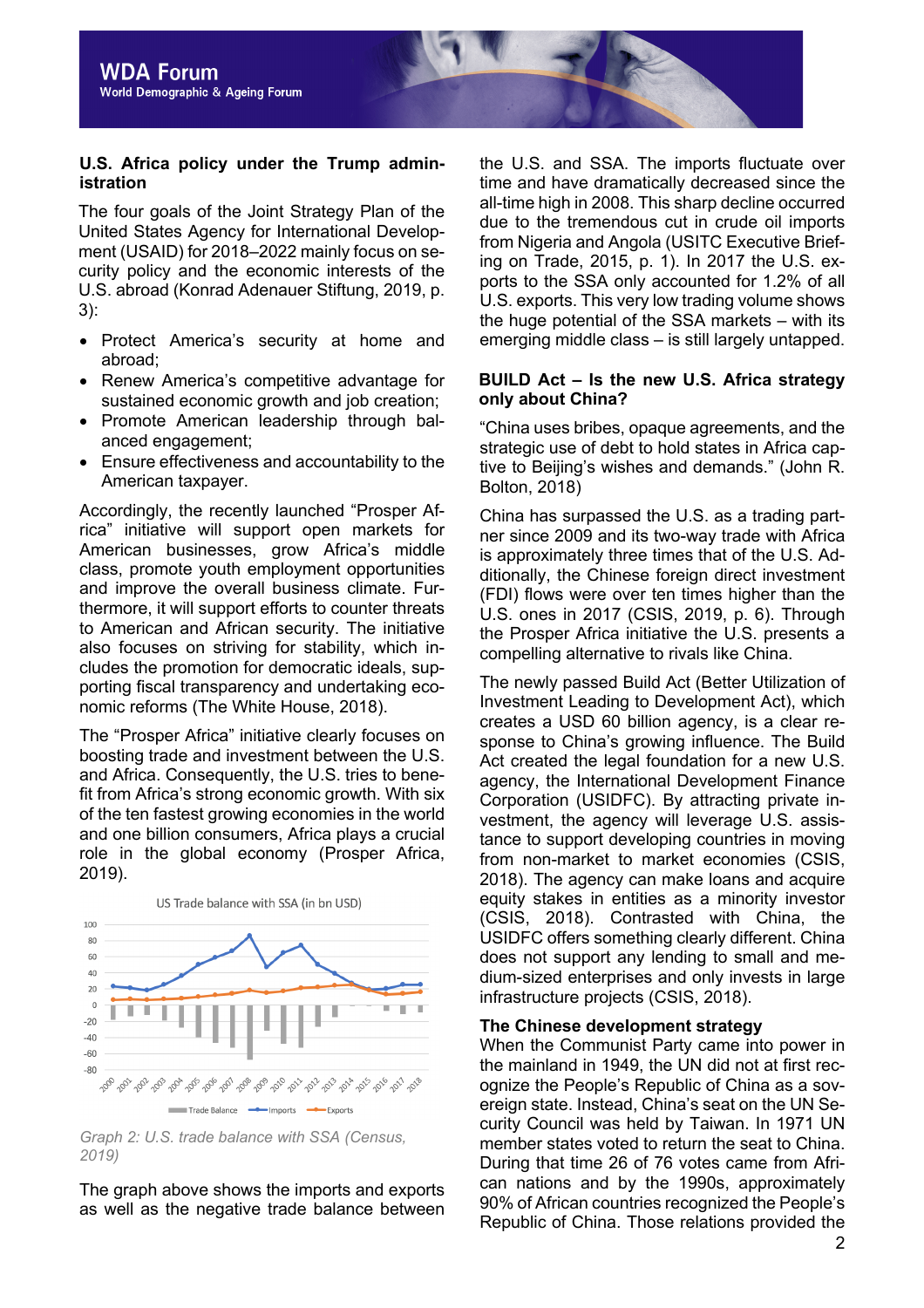fertile ground for China's "Going Out" policy, which was launched in 1999 to encourage Chinese enterprises to invest abroad. The link between China and Africa were further strengthened in 2000 through the launch of the Forum on China–Africa Cooperation (FOCAC) (McKinsey & Company, 2017, p. 19).

The principle of non-conditionality of all Chinese aid payments is very essential in its development strategy, also known as the "no political strings attached" principle. No conditions are imposed with regard to democratic processes, the fight against corruption or respect for human rights (Habegger, 2015, p. 5).

Generally Chinese development strategy in Africa is split into three different forms of financing:

- Grants (no payback needed);
- Interest-free loans (occur especially for infrastructure projects);
- Concessional loans (preferred loans with special loan conditions).

Since China does not report any aid figures per the definition of OECD, it is difficult to compare those numbers with those of the U.S. or the EU. However, in contrast to the U.S. and EU approach, Chinese aid is centered strongly on concessional loans for infrastructure and export credits (Habegger, 2015, p. 6). The financing of public institutions such as hospitals, schools or railway lines is mostly secured by raw materials, primarily oil. From an African point of view, oil production rights are preferably granted to those states that also invest in the country's infrastructure. This model, also known as the "Angola Model", involves an exchange of infrastructure and natural resources, preferably oil (Habegger, 2015, p. 6).

Estimates by the African Development Bank (AFDB) state that Africa's infrastructure requires an expenditure of USD 130–170 billion a year, leaving it with a financing gap in the range of USD 67.6–107.5 billion (CSIS, 2019). The Chinese President Xi Jinping pointed out that this infrastructure gap is Africa's biggest bottleneck to development. Since 2011, China is the biggest player in Africa's infrastructure boom, with a total share of 40%. China is not only the largest investor in infrastructure projects on the continent but also Africa's biggest trade partner (Shepard, 2019).



*Graph 3: FDI stock in Africa (UNCTAD, 2019)*

Per McKinsey & Company (2017, p. 11), the Chinese investment and business activity leads to three main economic benefits: job creation and skills development; transfer of new technology and knowledge; and financing and development of infrastructure.

### **EU and Swiss development strategy**

The EU development policy has the objective to eradicate poverty, promote sustainable growth, defend human rights and democracy, promote gender equality, and address environmental and climate challenges. The EU and its member nations are the world's largest donor of development aid, amounting to EUR 74.4 billion in ODA (Europäisches Parlament, 2019, p. 1).

Switzerland became involved in ODA at an early stage. In addition to humanitarian programs, which it implemented from 1944 onwards in particular for war refugees, it soon also provided technical assistance. In 1947, Federal Councillor Max Petitpierre declared neutrality and solidarity to be fundamental principles of Swiss foreign policy. The development strategy of Switzerland (IZA) addresses four objectives for the period 2021–2024 (Schweizerische Eidgenossenschaft, 2019, p. 14):

- 1. Contributing to sustainable economic growth, market development and job creation (economic development);
- 2. Combatting climate change and its impacts and managing natural resources sustainably (environment);
- 3. Saving lives, ensuring high-quality basic services and reducing the causes of forced migration and irregular migration (human development);
- 4. Promoting peace, the rule of law and gender equality (peace and governance).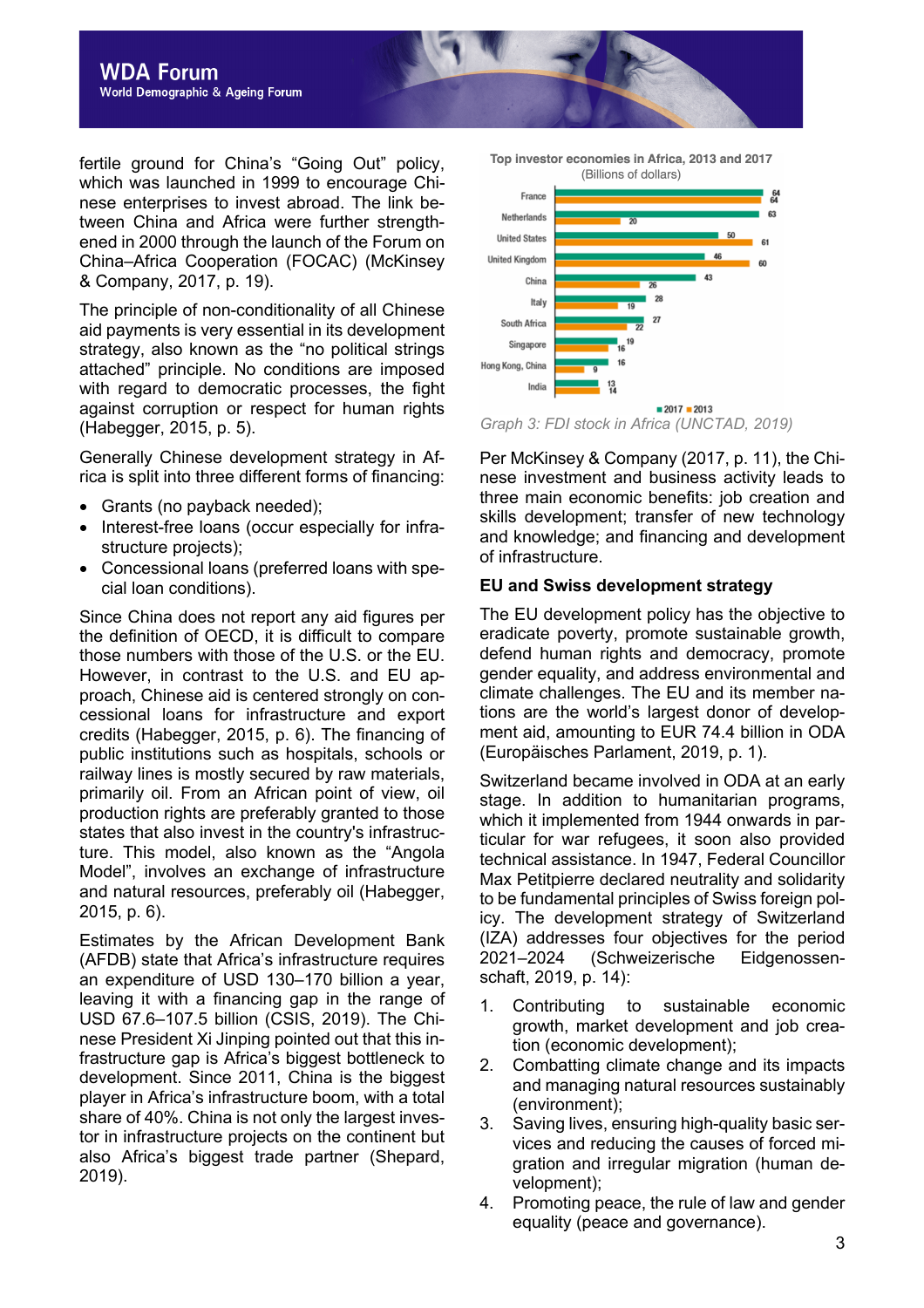In considering the priorities of the bilateral development cooperation, Switzerland distinguishes between stable and fragile countries in SSA. The priorities for the stable countries are economic development, good governance, strengthening the free movement of goods, services and people in the region (to promote local opportunities as alternatives to emigration to Europe), as well as mobility and infrastructure. Regarding the fragile states, the priorities target a fair and basic supply of services like health care, education and access to water, as well as good governance, anti-corruption measures, conflict prevention and respect for human rights (Schweizerische Eidgenossenschaft, 2019, p. 21).

#### **Conclusion**

The recently developed "2030 Agenda for Sustainable Development" is anchored around 17 Sustainable Development Goals, which consider economic, social and ecological aspects.

The development strategies of the EU and Switzerland clearly stick to the sustainable development goals and actively include them in their development strategies. Switzerland does not explicitly state its own strong economic interests in SSA in their development strategy for 2021– 2024. Unlike the Chinese or U.S. development strategy, it states its goal is to tackle the problem of forced and irregular migration from SSA countries.

On the other hand, the U.S. strategy focuses very much on potential security threats to the U.S. and its economic interests abroad. Projecting American values and promoting democratic ideals are central components. However, the new Africa strategy is clearly targeted to reposition itself and bring it on par with China. Since China has outpaced the U.S. in investment and as Africa's trading partner, preventing further loss in economic and political influence in African countries seems to be a crucial part of the new U.S. Africa strategy.

China's motivation, in contrast, is clearly focused on economic cooperation. Since it follows a noninterference policy, China invests regardless of democratic conditions and corruption. Further, human rights violations and nature conservation are not targeted by the Chinese development strategy. Although the Chinese strategy does not engage at all with the UN Sustainable Development Goals, it can however tackle one of the

most severe obstacles to Africa's successful development: its insufficient infrastructure.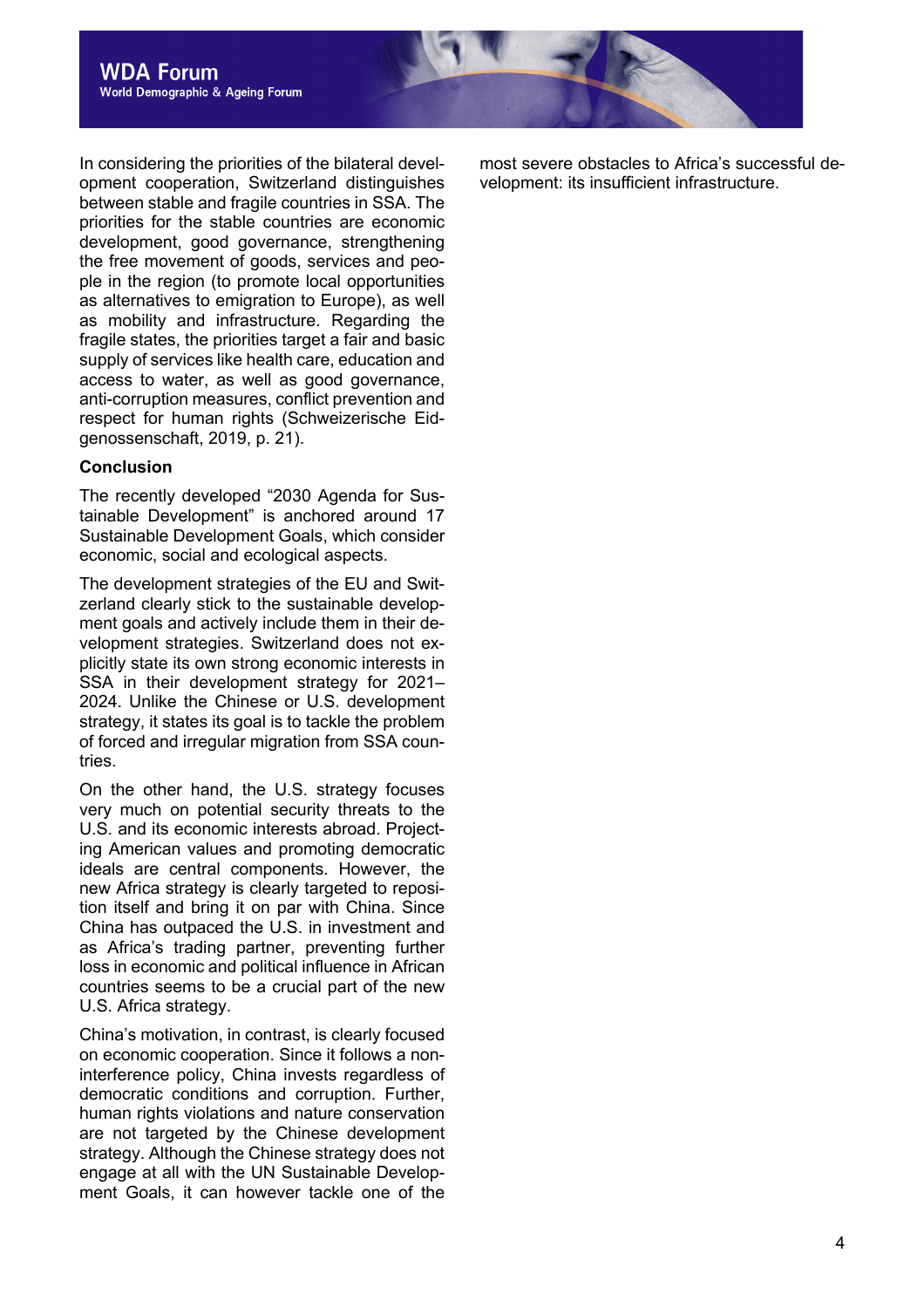# **Key References**

Census. (2019). United States Census Bureau. Retrieved from https://www.census.gov/foreigntrade/balance/c0019.html

Center for Strategic and International Studies (CSIS). (12 October 2018). The BUILD Act has passed: What's next? Retrieved from https://www.csis.org/analysis/buildact-has-passed-whats-next

Center for Strategic and International Studies (CSIS). (26 April 2019). U.S. economic engagement in Africa: Making Prosper Africa a reality. Retrieved from https://www.csis.org/analysis/useconomic-engagement-africa-makingprosper-africa-reality

Europäisches Parlament. (2019). Entwicklungspolitik: ein allgemeiner Überblick. Retrieved from http://www.europarl.europa.eu/ftu/pdf/de /FTU\_5.3.1.pdf

Habegger, R. S. (September 2015). Die Strategien der Entwicklungszusammenarbeit im Vergleich: China und die Schweiz auf dem afrikanischen Kontinent. Retrieved from

https://www3.unifr.ch/federalism/en/asse ts/public/files/Working%20Paper%20onli ne/10\_Rahel\_Sara\_Habegger.pdf

Konrad Adenauer Stiftung. (2019). Länderbericht: US-Entwicklungspolitik vor tiefgreifenden Reformen. Retrieved from https://www.kas.de/laenderberichte/detai

l/-/content/us-entwicklungspolitik-vortiefgreifenden-reformen

- McKinsey & Company. (2017). Dance of the lions and dragons: How are Africa and China engaging, and how will the partnership evolve? Retrieved from https://www.mckinsey.com/featuredinsights/middle-east-and-africa/theclosest-look-yet-at-chinese-economicengagement-in-africa
- OECD. (2018). OECD.org. Retrieved from https://data.oecd.org/oda/netoda.htm#indicator-chart

Ryan, M. (2019). 'Enormous opportunities' and 'hot frontiers': Sub-Saharan Africa in U.S. grand strategy, 2001-present. Retrieved from https://www.tandfonline.com/doi/full/10.1 080/07075332.2018.1529696

Schweizerische Eidgenossenschaft. (2019). Erläutender Bericht zur internationalen Zusammenarbeit 2021–2024. Retrieved from https://www.newsd.admin.ch/newsd/mes sage/attachments/56790.pdf

Shepard, W. (3 October 2019). What China is really up to in Africa. Retrieved from https://www.forbes.com/sites/wadeshep ard/2019/10/03/what-china-is-really-upto-in-africa/#426856315930

The White House. (13 December 2018). President Donald J. Trump's Africa strategy advances prosperity, security, and stability. Retrieved from https://www.whitehouse.gov/briefingsstatements/president-donald-j-trumpsafrica-strategy-advances-prosperitysecurity-stability/

UNCTAD. (12 June 2019). Foreign direct investment to Africa defies global slump, rises 11%. Retrieved from https://unctad.org/en/pages/newsdetails. aspx?OriginalVersionID=2109

United Nations. (2019). World population prospects 2019: Highlights. Retrieved from https://population.un.org/wpp/Publication s/Files/WPP2019\_10KeyFindings.pdf

USITC Executive Briefing on Trade. (July 2015). Africa's crude petroleum exports declined due to a shrinking U.S. market. Retrieved from https://usitc.gov/publications/332/executi ve briefings/ebot africancrudeoilexports foresoyangyuan7-6-15.pdf

World Bank. (19 September 2018). The number of extremely poor people continues to rise in Sub-Saharan Africa. Retrieved from

http://blogs.worldbank.org/opendata/nu mber-extremely-poor-people-continuesrise-sub-saharan-africa